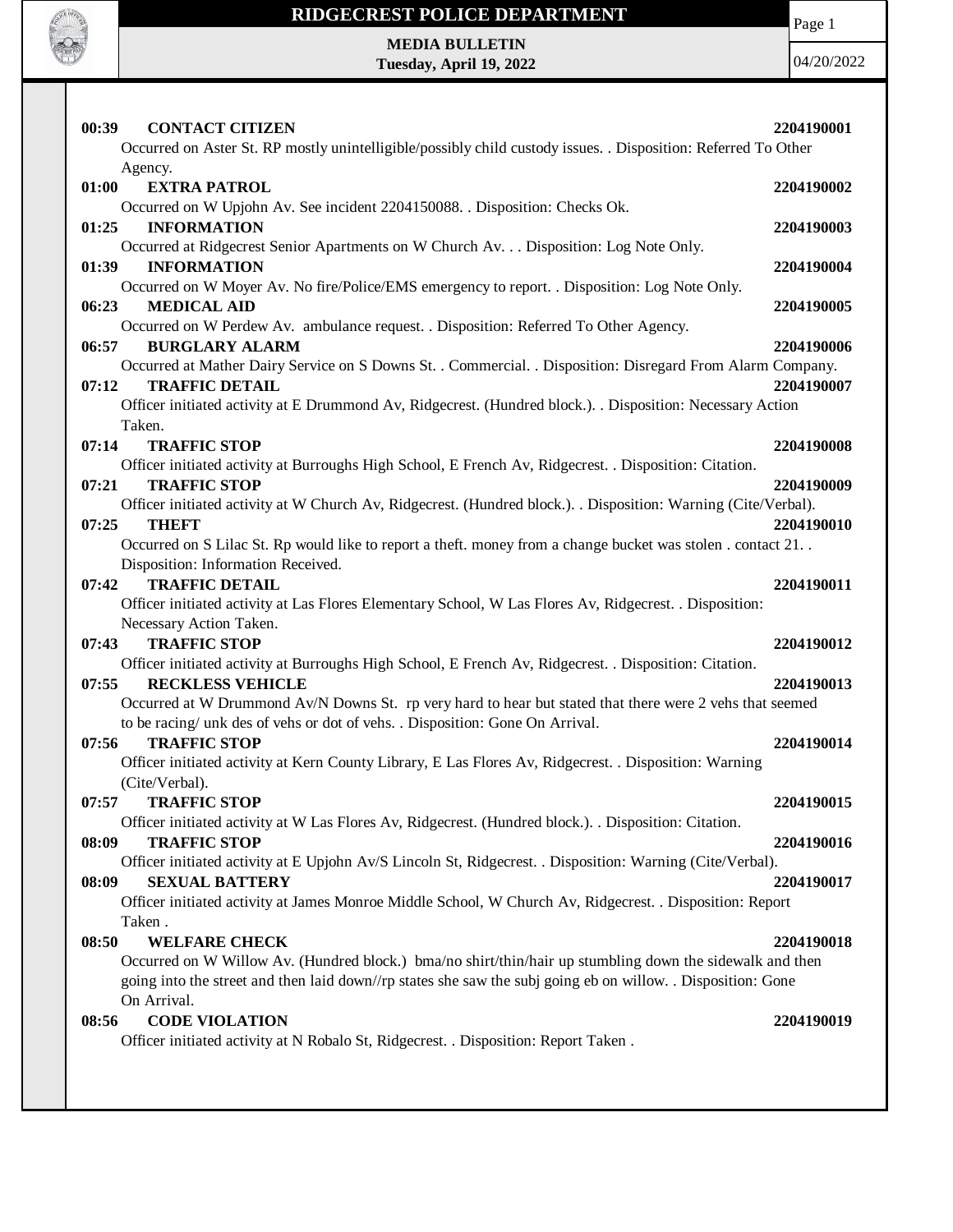

Page 2

**MEDIA BULLETIN Tuesday, April 19, 2022**

| <b>FOLLOW UP</b><br>09:15<br>Officer initiated activity at Burroughs High School, E French Av, Ridgecrest. Fu regarding inc 2204190020.                                                                          | 2204190021 |
|------------------------------------------------------------------------------------------------------------------------------------------------------------------------------------------------------------------|------------|
| Disposition: Follow Up Completed.                                                                                                                                                                                |            |
| <b>LOST PROPERTY</b><br>09:37                                                                                                                                                                                    | 2204190022 |
| Occurred at City Of Ridgecrest on W California Av. . Lost wallet -LEO. . Disposition: Log Note Only.                                                                                                             |            |
| <b>VIOLATION OF COURT ORDER</b><br>09:49                                                                                                                                                                         | 2204190023 |
| Occurred on N Gold Canyon Dr. . Disposition: Call Cancelled.<br><b>VANDALISM REPORT</b><br>10:04                                                                                                                 | 2204190024 |
| Occurred on N Palm Dr. rp states someone broke the glass on his veh. . Disposition: Information Provided.                                                                                                        |            |
| <b>DOMESTIC DISTURBANCE</b><br>10:38                                                                                                                                                                             | 2204190025 |
| Occurred at Sierra Sands Mobile Home Community on W Atkins Av. . Male/female//male subj possibly                                                                                                                 |            |
| leaving//no other information//rp being very secretive                                                                                                                                                           |            |
| DVIR between Rebecca Crutcher and Neil Duff/dating/cohab/2 kids in common/arguing about wanting to                                                                                                               |            |
| leave back to Nevada. . Disposition: Domestic Violence Documentation.                                                                                                                                            |            |
| <b>CONTACT CITIZEN</b><br>10:46                                                                                                                                                                                  | 2204190026 |
| Occurred on E Ridgecrest Bl. Rp is the manager they have two tenants that are harrassing eachother. Would<br>like to speak with an officer regarding the issue . Contact via 21. . Disposition: Cancelled by RP. |            |
| 10:50<br><b>ACO CALL</b>                                                                                                                                                                                         | 2204190027 |
| Occurred on N Norma St. Cellular E911 Call: Lat:35.626012 Lon:-117.67913 Service Class: WPH2 // dead pit bull<br>in blanket at n norma and argus west of norma st. . Disposition: Animal Control Handled.        |            |
| <b>MEDICAL AID</b><br>10:58                                                                                                                                                                                      | 2204190028 |
| Occurred on E California Av. Service Class: BUSN ambulance request. . Disposition: Referred To Other Agency.<br><b>FOLLOW UP</b><br>11:05                                                                        | 2204190029 |
| Officer initiated activity at N Robalo St, Ridgecrest. . Disposition: Follow Up Completed.<br>11:15<br><b>WELFARE CHECK</b>                                                                                      | 2204190030 |
| Occurred at W Bowman Rd/S Norma St. male subj living in the drainage ditch by the bike path//rp stated that                                                                                                      |            |
| there is a lot of liter where the subj is at. . Disposition: Report Taken.                                                                                                                                       |            |
| 11:15<br><b>GRAFFITI</b>                                                                                                                                                                                         | 2204190031 |
| Officer initiated activity at N Helena St, Ridgecrest. (Hundred block.). . Disposition: Necessary Action Taken.                                                                                                  |            |
| 11:17<br>911 HANG UP                                                                                                                                                                                             | 2204190032 |
| Occurred at City Of Ridgecrest on W California Av. . WPH2 hang up// on callback female stated misdial                                                                                                            |            |
| Disposition: Checks Ok.                                                                                                                                                                                          |            |
| <b>FOLLOW UP</b><br>11:41                                                                                                                                                                                        | 2204190033 |
| Officer initiated activity at E California Av, Ridgecrest. . Disposition: Follow Up Completed.                                                                                                                   |            |
| <b>SUSPICIOUS CIRCUMSTANCES</b><br>11:44                                                                                                                                                                         | 2204190034 |
| Occurred on N Erwin St. HMA pulled out a bunch of wires -RP says he looked UI in Red Ram truck<br>Disposition: Unable To Locate.                                                                                 |            |
| <b>CONTACT CITIZEN</b><br>11:46                                                                                                                                                                                  | 2204190035 |
| Officer initiated activity at Burroughs High School, E French Av, Ridgecrest. . Disposition: Information                                                                                                         |            |
| Provided.                                                                                                                                                                                                        |            |
| 11:46<br><b>CONTACT CITIZEN</b>                                                                                                                                                                                  | 2204190036 |
| Occurred at City Of Ridgecrest on W California Av. . RP IN LOBBY NEEDS TO SPEAK WITH AN OFFICER<br>REGARDING R/O. . Disposition: Information Provided.                                                           |            |
| <b>MEDICAL AID</b><br>11:46                                                                                                                                                                                      | 2204190037 |
| Occurred on W Iowa Av. Service Class: RESD ambulance request. . Disposition: Referred To Other Agency.                                                                                                           |            |
|                                                                                                                                                                                                                  |            |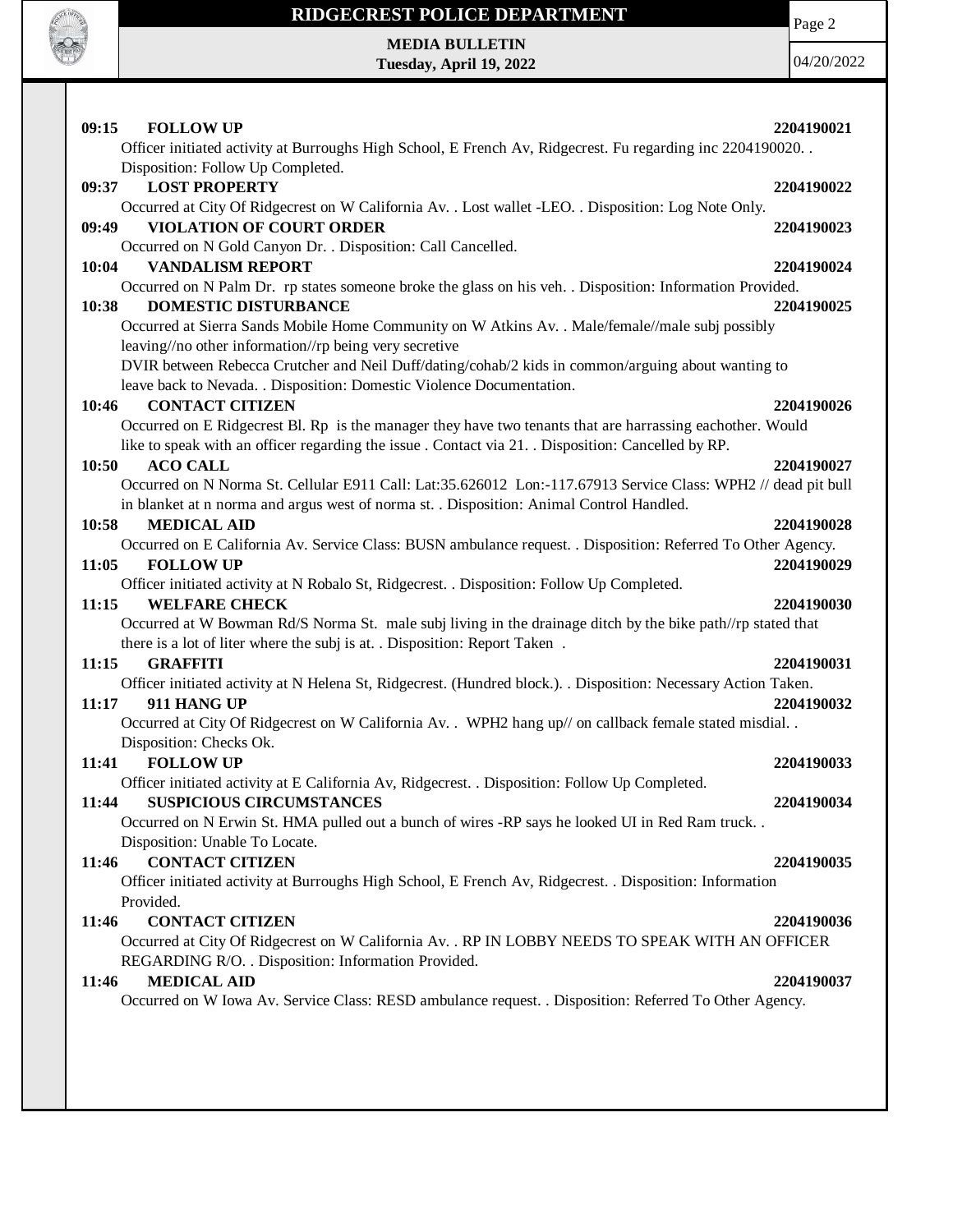

Page 3

**MEDIA BULLETIN Tuesday, April 19, 2022**

| 12:00<br><b>WARRANT ARREST</b><br>Occurred at Mesquite High School on W Drummond Av. . male subj walking by the school very aggresively                                                                                                                                                 | 2204190038               |
|-----------------------------------------------------------------------------------------------------------------------------------------------------------------------------------------------------------------------------------------------------------------------------------------|--------------------------|
| with a baseball bat //wma/beard/blk/blk<br>SA/Canez, Deven 04/21/92 RF008591A/\$5k/PC 245(A)(4) booked CRF. . Disposition: Arrest Made.<br>PRIVATE PROPERTY TOW<br>12:08<br>Occurred at Sands Mobile Home Park on W Ridgecrest Bl. . Rp is doing a private property tow on a trailer. . | 2204190039               |
| Disposition: Information Received.<br><b>FOLLOW UP</b><br>12:17                                                                                                                                                                                                                         | 2204190040               |
| Officer initiated activity at W Ridgecrest Bl, Ridgecrest. . Disposition: Necessary Action Taken.<br>12:27<br><b>FOLLOW UP</b>                                                                                                                                                          | 2204190041               |
| Officer initiated activity at W Bennett Av, Ridgecrest. . Disposition: Follow Up Completed.<br>12:30<br><b>EXTRA PATROL</b>                                                                                                                                                             | 2204190042               |
| Officer initiated activity at Tennis Courts, E French Av, Ridgecrest. . Disposition: Checks Ok.<br>12:32<br><b>RECKLESS VEHICLE</b><br>Officer initiated activity at Burroughs High School, E French Av, Ridgecrest. . Disposition: Information                                         | 2204190043               |
| Provided.<br><b>TRAFFIC STOP</b><br>12:34                                                                                                                                                                                                                                               | 2204190044               |
| Officer initiated activity at Burroughs High School, E French Av, Ridgecrest. . Disposition: Citation.<br>12:34<br>NON SUFFICIENT FUNDS CHECK<br>Occurred at 1-STOP Market on N China Lake Bl. Disposition: Information Provided.                                                       | 2204190045               |
| <b>BATTERY SPOUSE/COHABITANT</b><br>12:38<br>Occurred at Sierra Sands Mobile Home Community on W Atkins Av. . rp requesting welck on kids as to there                                                                                                                                   | 2204190046               |
| being possible drug activity<br>SA/Duff, Neil 08/26/86 chg/PC 243(E)(1) booked CRF. . Disposition: Arrest Made.<br>12:47<br><b>MEDICAL AID</b>                                                                                                                                          | 2204190047               |
| Occurred on W Perdew Av. ambulance request. . Disposition: Referred To Other Agency.<br><b>VANDALISM REPORT</b><br>12:59                                                                                                                                                                | 2204190048               |
| Occurred on W Drummond Av. RP STATES TWO WMJ WHO WERE CUTTING ACROSS TO<br>MESQUITE/ONE HAD RED STRIPED SHIRT/BOTH WEARING JEANS/BROKE THE WINDOWS TO THE<br>CHURCH RECTORY APPROX. 30 MINS AGO. RP ON SCENE. . Disposition: Report Taken.                                              |                          |
| <b>FOLLOW UP</b><br>13:10<br>Occurred at City Of Ridgecrest on W California Av. . RP WOULD LIKE CALL BACK FROM OFFICER REF:                                                                                                                                                             | 2204190049               |
| 2204140088. . Disposition: Information Provided.<br>13:21<br><b>FOLLOW UP</b><br>Officer initiated activity at Murray Middle School, E Drummond Av, Ridgecrest. 22-1200. . Disposition: Follow<br>Up Completed.                                                                         | 2204190050               |
| 13:28<br><b>UNDER THE INFLUENCE</b><br>Officer initiated activity at Murray Middle School, E Drummond Av, Ridgecrest. . Disposition: Unfounded.<br>13:31<br><b>SPOUSAL ABUSE</b>                                                                                                        | 2204190051<br>2204190052 |
| Occurred on W Wilson Av. male/female fighting inside of car<br>SA/Patino, Jesus 05/13/87 chgs/PC 215(A)/PC 212.5(A)/PC 273.5(A)/VC 10851(A)/PC 487(D)(1) booked CRF. .<br>Disposition: Arrest Made.                                                                                     |                          |
| PETTY THEFT REPORT<br>13:32<br>Occurred at Tennis Courts on E French Av. . RP in the lobby -phone was stolen from RP's back pack. .<br>Disposition: Information Provided.                                                                                                               | 2204190053               |
| <b>ACO CALL</b><br>13:35<br>Occurred on N Sahara Dr. RP STATES HE STILL HAS THE DOG HE CALLED ABOUT YESTERDAY AND<br>WOULD LIKE ACO TO PICK HIM UP. REF 2204180090. . Disposition: Animal Control Handled.                                                                              | 2204190054               |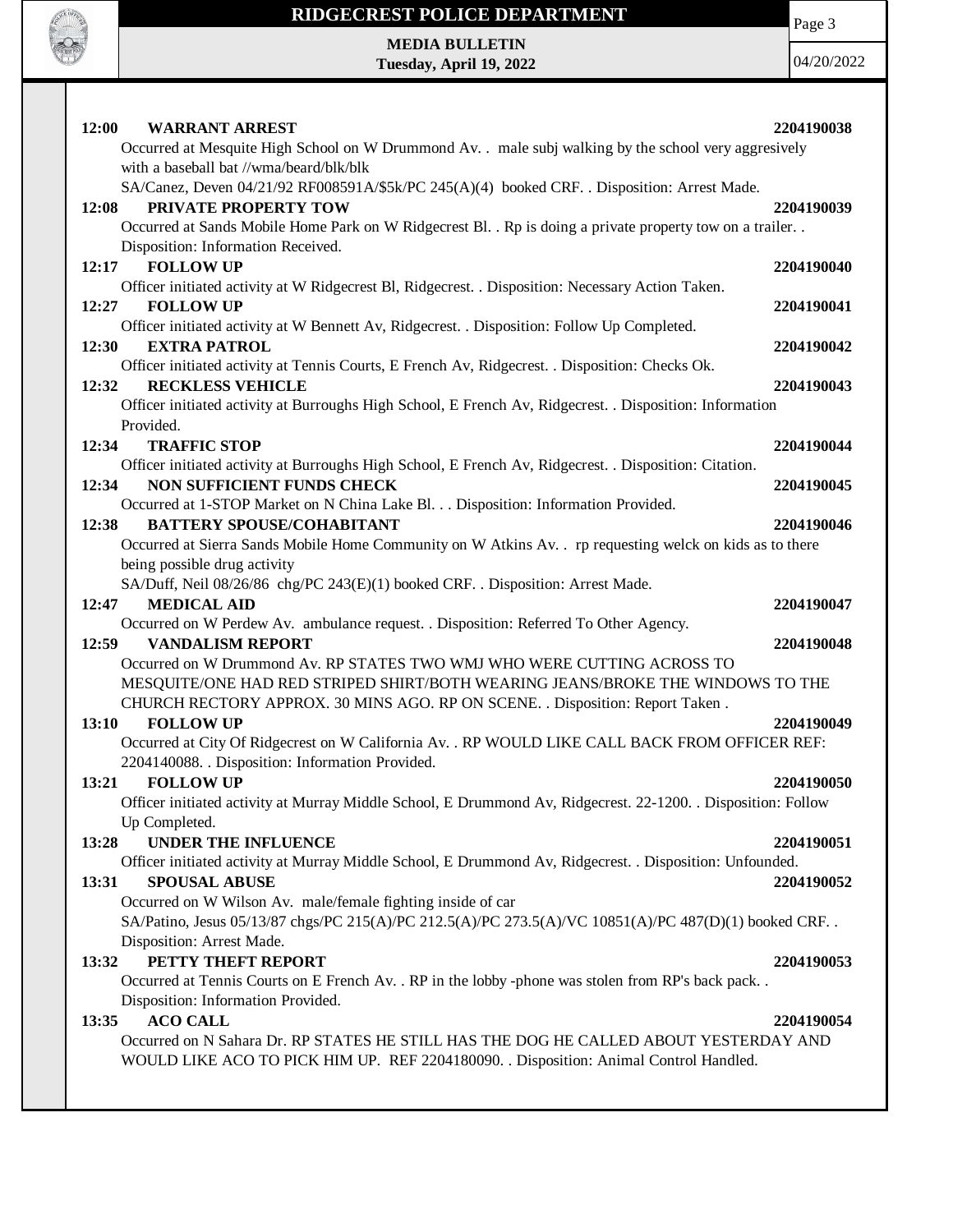

Page 4

**MEDIA BULLETIN Tuesday, April 19, 2022**

| 13:35<br><b>MISSING PERSON</b>                                                                                                                | 2204190055 |
|-----------------------------------------------------------------------------------------------------------------------------------------------|------------|
| Occurred on N Alvord St. Rp states mother is missing. . Disposition: Report Taken.                                                            |            |
| 14:09<br>PRISONER TRANSPORT                                                                                                                   | 2204190056 |
| Occurred at City Of Ridgecrest on W California Av. Disposition: Log Note Only.                                                                |            |
| POSITIVE CITIZEN CONTACT<br>14:11                                                                                                             | 2204190057 |
| Officer initiated activity at Murray Middle School, E Drummond Av, Ridgecrest. . Disposition: Necessary                                       |            |
| Action Taken.<br><b>TRAFFIC DETAIL</b><br>14:16                                                                                               | 2204190058 |
| Officer initiated activity at James Monroe Middle School, W Church Av, Ridgecrest. . Disposition: Necessary                                   |            |
| Action Taken.                                                                                                                                 |            |
| <b>TRAFFIC STOP</b><br>14:19                                                                                                                  | 2204190059 |
| Officer initiated activity at S Helena St/W Church Av, Ridgecrest. . Disposition: Warning (Cite/Verbal).                                      |            |
| <b>TRAFFIC DETAIL</b><br>14:24                                                                                                                | 2204190060 |
| Officer initiated activity at E Drummond Av, Ridgecrest. (Hundred block.). . Disposition: Necessary Action                                    |            |
| Taken.                                                                                                                                        |            |
| 14:27<br><b>TRAFFIC STOP</b>                                                                                                                  | 2204190061 |
| Officer initiated activity at N China Lake Bl/E Drummond Av, Ridgecrest. . Disposition: Citation.                                             |            |
| <b>TRAFFIC STOP</b><br>14:34                                                                                                                  | 2204190062 |
| Officer initiated activity at St Ann's School, W Church Av, Ridgecrest. . Disposition: Warning (Cite/Verbal).<br>14:38<br><b>TRAFFIC STOP</b> | 2204190063 |
| Officer initiated activity at E Drummond Av, Ridgecrest. (Hundred block.). Disposition: Citation.                                             |            |
| <b>CONTACT CITIZEN</b><br>14:45                                                                                                               | 2204190064 |
| Occurred at Murray Middle School on E Drummond Av. . Rp states daughter is not at school and was told that                                    |            |
| she left with someone. . Disposition: Information Provided.                                                                                   |            |
| <b>CONTACT CITIZEN</b><br>14:58                                                                                                               | 2204190065 |
| Officer initiated activity at Richmond Elementary School, E Rowe St, Ridgecrest. . Disposition: Information                                   |            |
| Provided.                                                                                                                                     |            |
| 15:08<br><b>BURGLARY ALARM</b>                                                                                                                | 2204190066 |
| Occurred on S Broadway St. Residental. . Disposition: Disregard From Alarm Company.                                                           |            |
| VIOLATION OF COURT ORDER-DOM VIOL<br>15:27                                                                                                    | 2204190067 |
|                                                                                                                                               |            |
| Occurred on N Kern St. Rp states restrained person subject is breaking the RO by sending texts. Contact                                       |            |
| via21. Disposition: Report Taken.                                                                                                             |            |
| <b>WARRANT ARREST</b><br>15:34                                                                                                                | 2204190068 |
| Occurred on W Atkins Av. (Hundred block.) Rp states there is a motorhome, unknown license plate, that is                                      |            |
| parked on the street leaking sewage                                                                                                           |            |
| SA/Hawthorne, Chad 04/24/82 Covina PD wrt CIT1WC0094601/\$25k/PC 21310                                                                        |            |
| cited/rel'd. . Disposition: Arrest Made.                                                                                                      |            |
| 16:06<br><b>UNWANTED SUBJECT</b>                                                                                                              | 2204190069 |
| Occurred at China Lake Trailer Park on W Moyer Av. . Female is sleeping in the veh, she has been asked to                                     |            |
| leave and refuses in a black Dakota. . Disposition: Necessary Action Taken.                                                                   |            |
| <b>CONTACT CITIZEN</b><br>16:13                                                                                                               | 2204190070 |
| Occurred at City Of Ridgecrest on W California Av. . RP @ lobby doors asking for help. . Disposition:                                         |            |
| Necessary Action Taken.                                                                                                                       |            |
| <b>ILLEGAL FIREWORKS</b><br>16:50                                                                                                             | 2204190071 |
| Occurred on W Reeves Av. 15 MINS AGO HEARD WHAT SOUND LIKE GUN SHOTS, CONFIRMED ITS                                                           |            |
| FIREWORKS. . Disposition: Unable To Locate.                                                                                                   |            |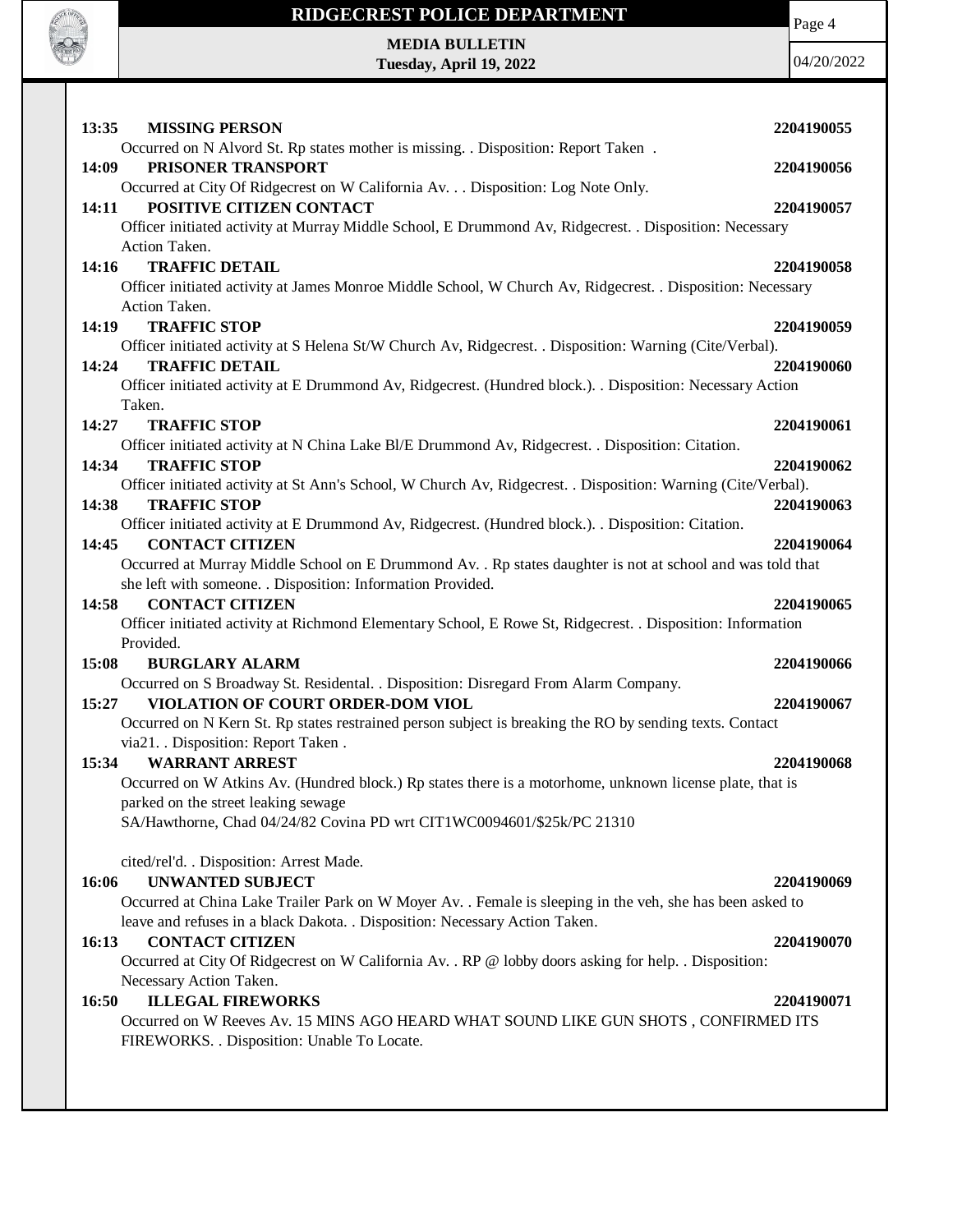

 $\mathbf{I}$ 

### **RIDGECREST POLICE DEPARTMENT**

#### **MEDIA BULLETIN Tuesday, April 19, 2022**

Page 5 04/20/2022

| 16:50<br><b>ACO CALL</b>                                                                                                                                                     | 2204190072 |
|------------------------------------------------------------------------------------------------------------------------------------------------------------------------------|------------|
| Occurred on S Norma St. Dead cat by the bushes. . Disposition: Animal Control Handled.                                                                                       |            |
| <b>CONTACT CITIZEN</b><br>17:05                                                                                                                                              | 2204190073 |
| Occurred at City Of Ridgecrest on W California Av. . Call rp. rp has questions regarding case 22-780. .<br>Disposition: Information Received.                                |            |
| <b>SUSPICIOUS CIRCUMSTANCES</b><br>17:28                                                                                                                                     | 2204190074 |
| Occurred on S Reedy St. Rp states she looked on her camera and saw someone going up and down the stairs                                                                      |            |
| at 1030 this morning. rp does not believe that they are in the house now but finds it suspicious. Disposition:                                                               |            |
| Checks Ok.                                                                                                                                                                   |            |
| <b>ILLEGAL FIREWORKS</b><br>17:34                                                                                                                                            | 2204190075 |
| Occurred on N Norma St. (Hundred block.) rp states there are fireworks going off in the area. . Disposition:                                                                 |            |
| Information Received.                                                                                                                                                        |            |
| <b>CIVIL PROBLEM</b><br>17:46                                                                                                                                                | 2204190076 |
| Occurred at City Of Ridgecrest on W California Av. . Rp in lobby to speak to an officer regarding getting                                                                    |            |
| property from AT&T. . Disposition: Civil Problem.                                                                                                                            |            |
| <b>SUSPICIOUS CIRCUMSTANCES</b><br>17:47                                                                                                                                     | 2204190077 |
| Occurred at United States Post Office on E Coso Av. . Anon rp states there are 4 things of motor oil in the area<br>where the PO Boxes are. . Disposition: Unable To Locate. |            |
| <b>EVALUATION</b><br>18:04                                                                                                                                                   | 2204190078 |
| Occurred at Ridgecrest Regional Hospital on N China Lake Bl. . Male in ER for eval. . Disposition: Unfounded.                                                                |            |
| <b>DOMESTIC DISTURBANCE</b><br>18:25                                                                                                                                         | 2204190079 |
| Occurred at W Inyokern Rd/N Triangle Dr. Cellular E911 Call: RP stating male broke vehicle window/refusing                                                                   |            |
| to get out of vehicle                                                                                                                                                        |            |
| DVIR Michelle Bellino and Daniel Moore. . Disposition: Domestic Violence Documentation.                                                                                      |            |
| 18:31<br>PARKING VIOLATION                                                                                                                                                   | 2204190080 |
| Occurred on N Inyo St. RP concerned vehicle may be stolen. . Disposition: Checks Ok.                                                                                         |            |
| <b>WELFARE CHECK</b><br>18:37                                                                                                                                                | 2204190081 |
| Occurred at Larkspur Apartments on S Downs St. . RP out of town unable to contact grandmother concerned                                                                      |            |
| for her well being. . Disposition: Checks Ok.<br>18:38<br><b>CHILD CRUELTY</b>                                                                                               | 2204190082 |
| Occurred on N Palm Dr. Cellular E911 Call: RP stating her 12 yo is out of control/won't listen                                                                               |            |
| SA/Jenkins, Shannon 12/08/1976 chgs 273A(A) PC/148(A)(1) PC/booked CRF. . Disposition: Arrest Made.                                                                          |            |
| <b>CONTACT CITIZEN</b><br>19:34                                                                                                                                              | 2204190083 |
| Occurred at City Of Ridgecrest on W California Av. . RP stating he picked up transient at the old kmart and                                                                  |            |
| brought her home/wants to know what to do with her/10-21. . Disposition: Information Provided.                                                                               |            |
| HIT AND RUN - NON INJURY<br>20:42                                                                                                                                            | 2204190084 |
| Occurred at Walmart Supercenter on E Bowman Rd. . White 2017 camry hit in pklot /RP wants report/access to                                                                   |            |
| surveillance. . Disposition: Information Provided.                                                                                                                           |            |
| 20:45<br><b>INFORMATION</b>                                                                                                                                                  | 2204190085 |
| Occurred on N Purple Sage Ln. Cellular E911 Call: RP stating white car was following her while she was                                                                       |            |
| walking on Sunland 20 minutes prior to call/now home safe/doc only. . Disposition: Information Received.                                                                     |            |
| <b>MEDICAL AID</b><br>20:46<br>Occurred on W Rader Av. Service Class: RESD EMS request. . Disposition: Referred To Other Agency.                                             | 2204190086 |
| 20:51<br><b>WELFARE CHECK</b>                                                                                                                                                | 2204190087 |
| Occurred at Leroy Jackson Park on E French Av. . RP stating she heard a female screaming and crying in the                                                                   |            |
| bathroom /female black jacket left on foot walking toward bb courts while on call LS leaving park WB toward                                                                  |            |
| china lake. . Disposition: Gone Prior to Arrival.                                                                                                                            |            |
|                                                                                                                                                                              |            |